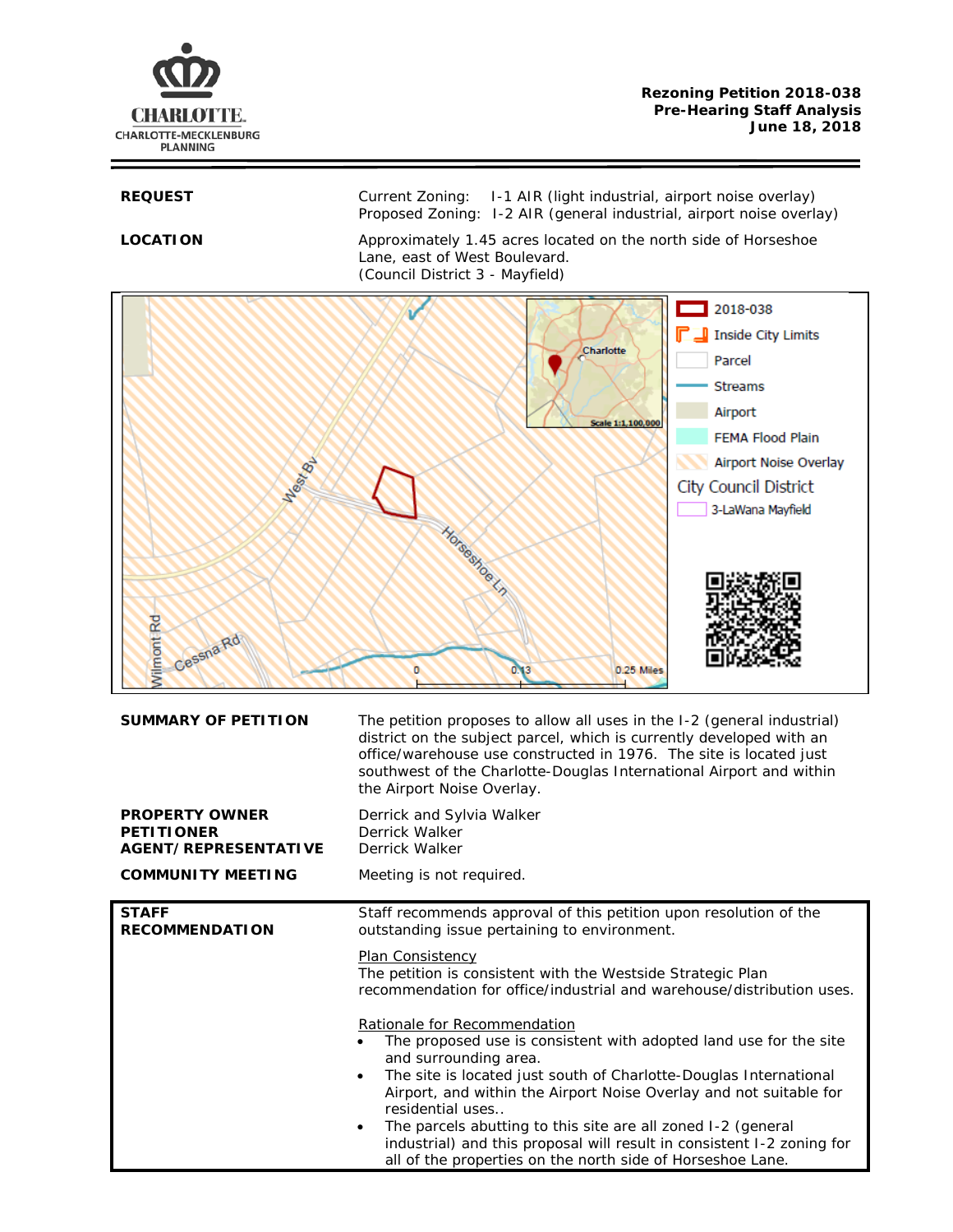# **PLANNING STAFF REVIEW**

#### • **Proposed Request Details**

This is a conventional rezoning petition with no associated site plan.

- The petition allows all uses in the I-2 (general industrial) district. See list at the end of the document for the use differences between the I-1 (light industrial) and I-2 (general industrial) districts.
- **Existing Zoning and Land Use**



• The site is currently developed with an office/warehouse building and is immediately surrounded by a mix of office/warehouse uses, hotels, and vacant land to the east, south, and west. The Charlotte-Douglas International Airport.



The site is currently developed with a single family home.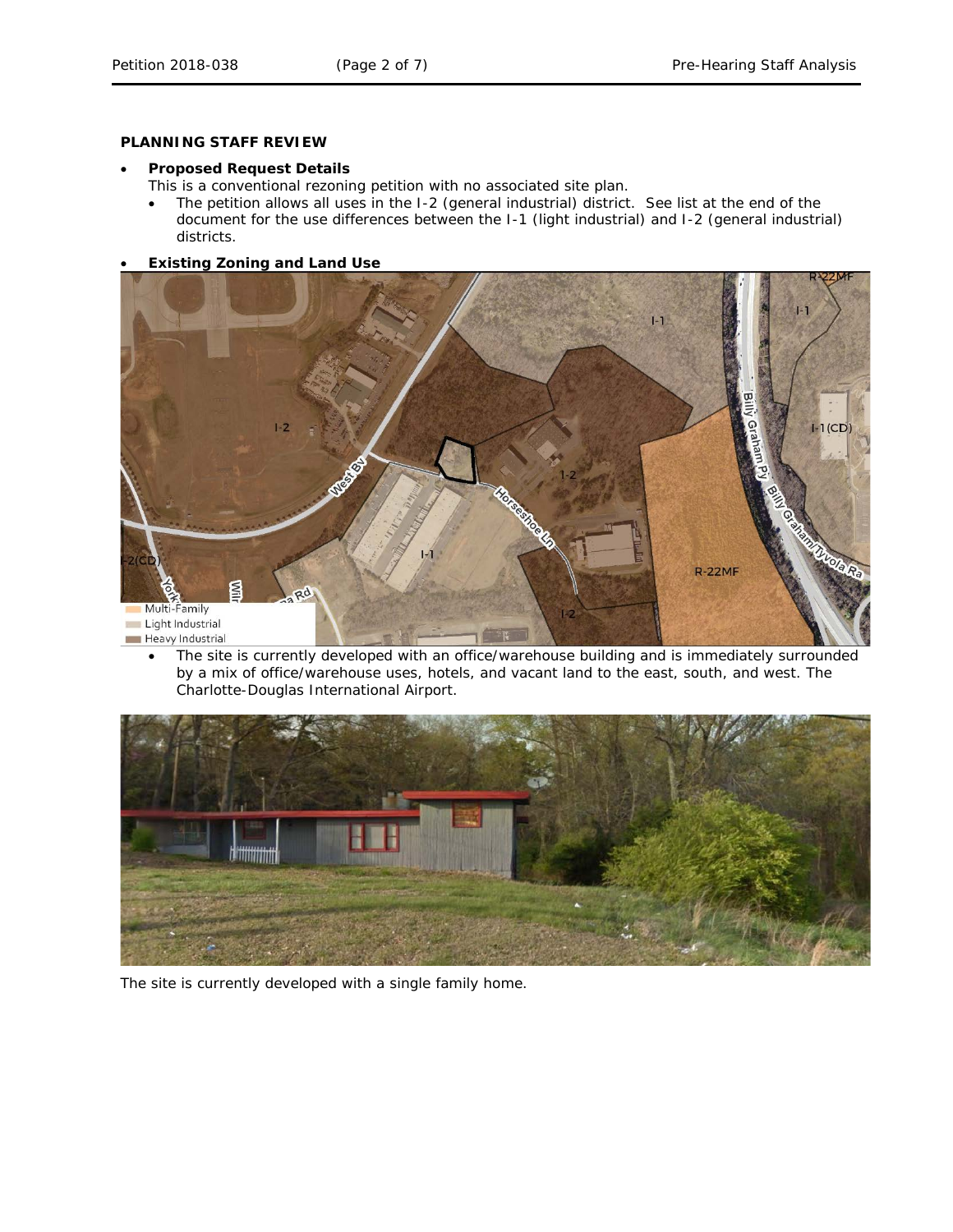

The property to the south is developed with a warehouse use.



Properties to the east are industrial, and warehouse uses.



The National Guard is located to the northwest.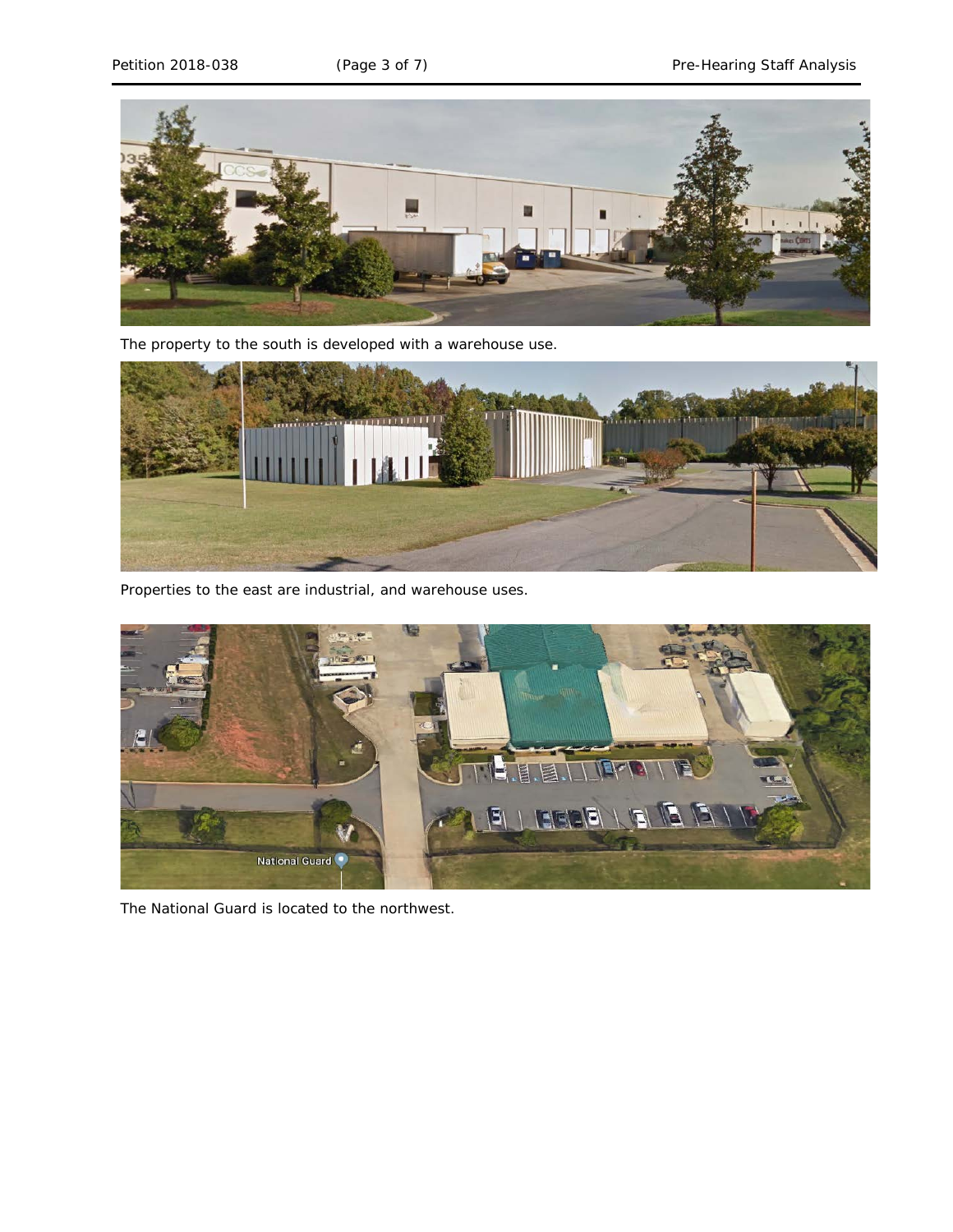

| <b>Petition Number</b> | Summary of Petition                                                                                                                                                                          | <b>Status</b> |
|------------------------|----------------------------------------------------------------------------------------------------------------------------------------------------------------------------------------------|---------------|
| 2017-138               | Rezone approximately 4.3 acres to allow a hotel with 130 rooms<br>or 75,000 square feet of office uses.                                                                                      | Approved      |
| 2013-058               | Rezone approximately 13.57 acres to all the development of a<br>satellite campus of Central Piedmont Community College with a<br>maximum building area of 170,000 square feet.               | Approved      |
| 2017-038               | Amended the I-2(CD) site plan for approximately 2.12 acres to<br>allow the development of 10,000 square feet for retail, office,<br>and EDEE (eating/drinking/entertainment establishments). | Approved      |





- The *Westside Strategic Plan* (2000) recommends office/industrial and warehouse-distribution land uses for this site and surrounding area.
- The site is located just south of Charlotte-Douglas International Airport, within the Airport Noise

#### • **Rezoning History in Area**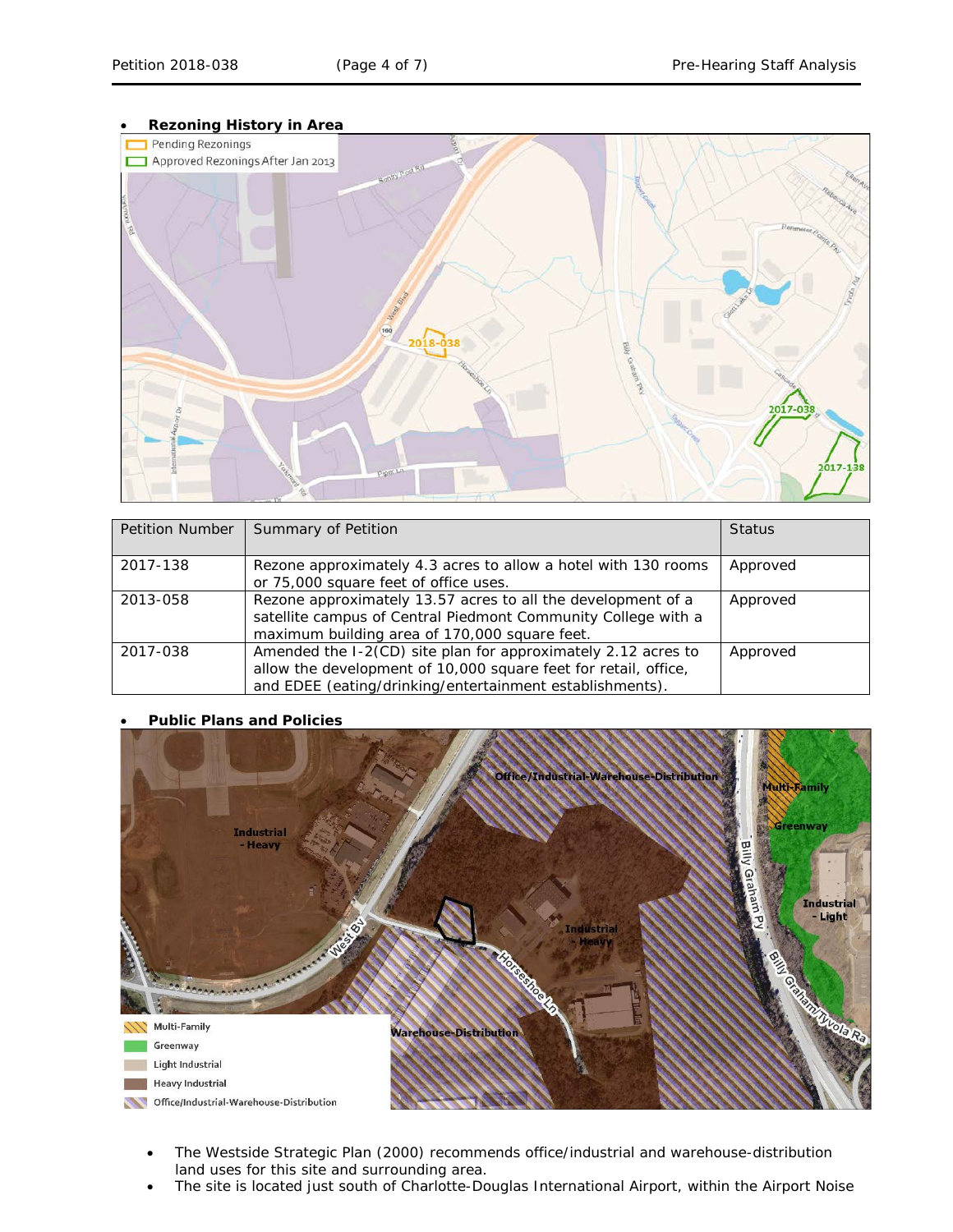Overlay zoning district.

# • **TRANSPORTATION CONSIDERATIONS**

• The site is on a local street in close proximity to Charlotte Douglas International Airport. CATS bus route 2 runs along West Blvd, with bus stops located approximately 700 feet from the site. The site has curb and gutter but lacks sidewalks. During permitting CDOT will work with the petitioner to construct sidewalk and planting strip to city standards.

# • **Vehicle Trip Generation:**

Current Zoning:

Existing Use: 10 trips per day (based on one single family dwelling). Entitlement: 40 trips per day (based on 10,260 square feet of warehousing). Proposed Zoning: 70 trips per day (based on 18,900 square feet of warehousing).

### **DEPARTMENT COMMENTS** (see full department reports online)

- **Charlotte Area Transit System:** No outstanding issues.
- **Charlotte Department of Housing and Neighborhood Services:** No outstanding issues.
- **Charlotte Fire Department:** No outstanding issues.
- **Charlotte-Mecklenburg Schools:** No comments submitted.
- **Charlotte Water:** Charlotte Water has accessible water system infrastructure for the rezoning boundary via an existing six-inch water distribution main located along Horseshoe Lane. Charlotte Water currently does not have sewer system accessibility for the rezoning boundary under review. The applicant should contact Charlotte Water's New Services at (704) 432-2854 for more information regarding accessibility to sewer system connections.

### • **Engineering and Property Management:**

• **Arborist:** No trees can be removed from or planted in the right-of-way of State maintained streets without permission of NC Department of Transportation and the City Arborist's office. Trees must be planted to meet NCDOT planting guidelines. Contact the City Arborist's office for a tree planting permit before planting trees in the NCDOT right-of-way once plans have been approved by the City.

No trees can be removed from or planted in the right-of-way of all City of Charlotte maintained streets without permission of the City Arborist's office. Contact the City Arborist's office for a permit before removing trees in the right-of-way. See Outstanding Issues, Note 1.

- **Erosion Control:** No outstanding issues.
- **Land Development:** No outstanding issues.
- **Storm Water Services:** No outstanding issues.
- **Urban Forestry:** The site must comply with the tree ordinance.
- **Mecklenburg County Land Use and Environmental Services Agency:** No outstanding issues.
- **Mecklenburg County Parks and Recreation Department:** No outstanding issues.

#### **OUTSTANDING ISSUES**

**Environment** 

1. The petitioner shall submit a tree survey for all trees two inches in diameter at breast height (DBH) or larger located in the public right-of-way. Tree survey may be completed by landscape architect, surveyor, or other land development professional.

# **Attachments Online at www.rezoning.org**

- Application
- Locator Map
- Department Comments
	- Charlotte Area Transit System Review
	- Charlotte Department of Housing and Neighborhood Services Review
	- Charlotte Fire Department Review
	- Charlotte Water Review
	- Engineering and Property Management Review
		- **City Arborist**
		- Erosion Control
		- Land Development
		- Storm Water Urban Forestry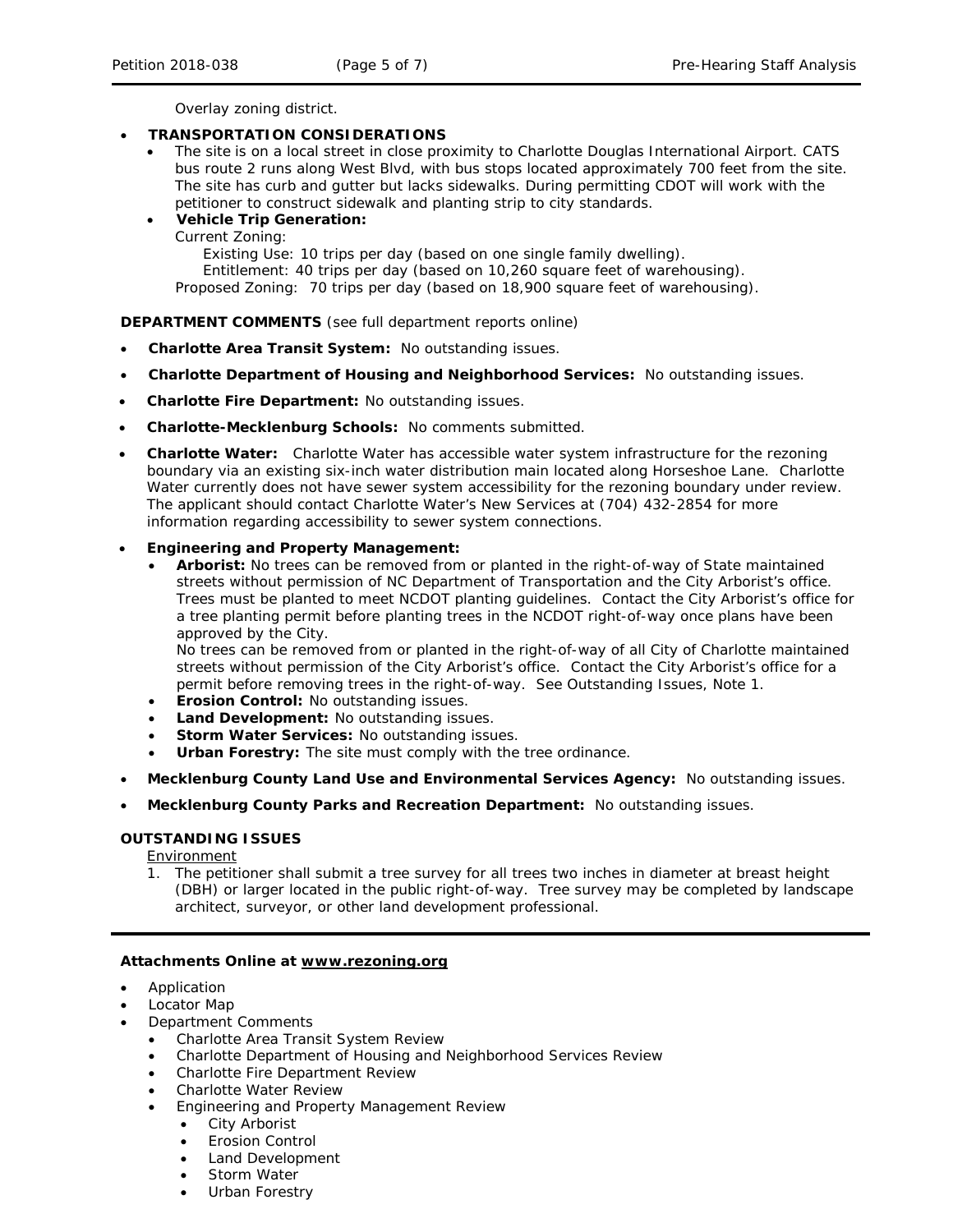- Mecklenburg County Land Use and Environmental Services Agency Review
- Mecklenburg County Parks and Recreation Review
- Transportation Review

**Planner:** Claire Lyte-Graham (704) 336-3782